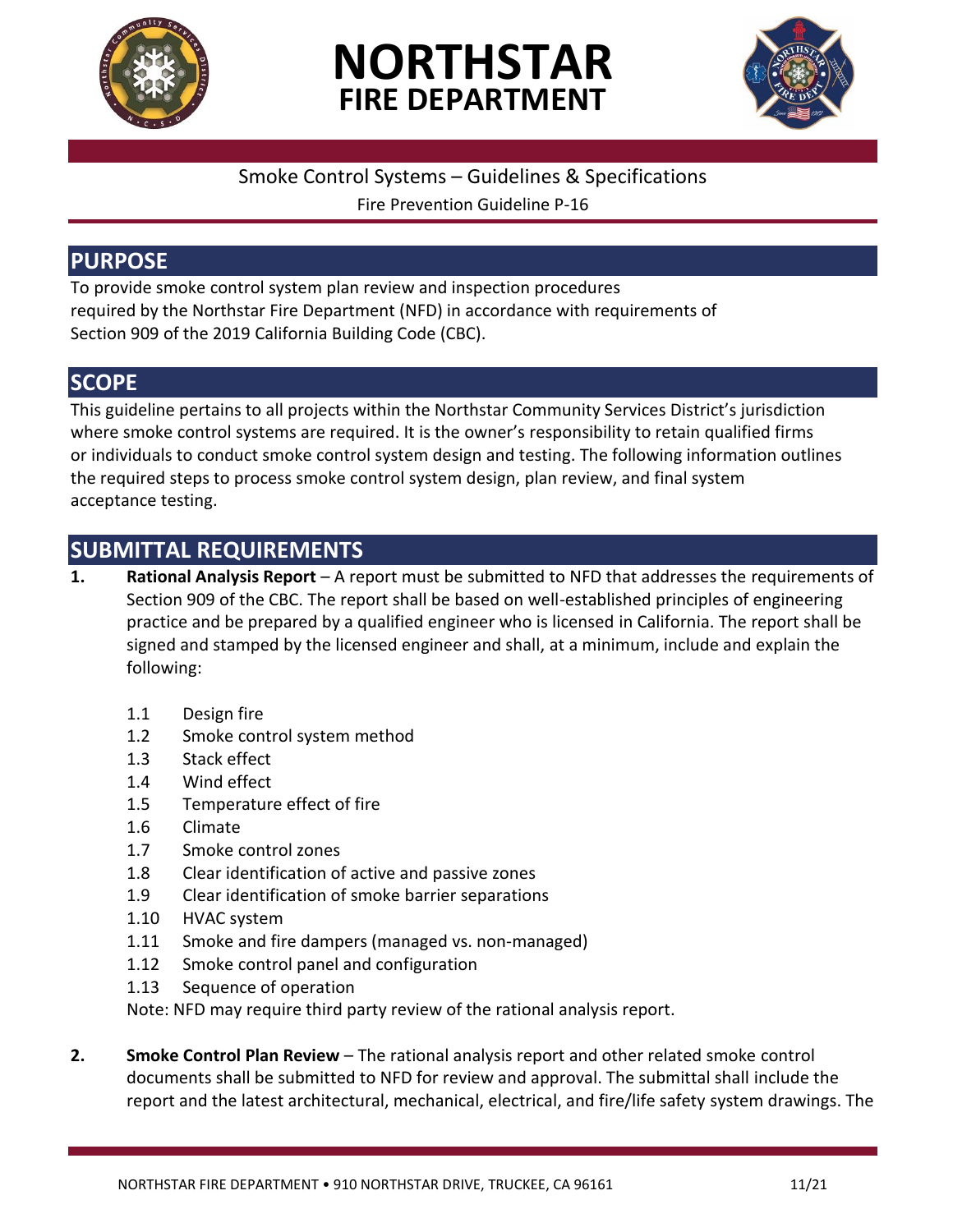### **Flowchart table summarizing the above procedure: SMOKE CONTROL REVIEW & APPROVAL PROCESS**

drawings shall show the location of smoke barrier separations, shafts, fire-resistive separations, smoke and fire dampers, fire control room, etc. Any other design features shall be included in the submittal for review. NFD may require third party review of the smoke control plan and related documents.

- **3. Special Inspection Requirements** The owner shall retain a qualified Special Inspection Agency (SIA) as approved by NFD. It is the owner's responsibility to contact NFD and verify the qualification of the SIA. The SIA and the design agency that prepared the rational analysis report shall be two independent agencies unless it is specifically approved by NFD. The SIA will:
	- 3.1 Coordinate the review of the contractor's documents to verify conformance with the approved rational analysis report, coordinate work between the construction team and NFD and forward a copy of the approved drawings to NFD for their records.
	- 3.2 Prepare a guideline for testing of the smoke control system, coordinate the interface between the trades and include the testing procedure. The guideline shall be reviewed and approved by NFD. Refer to the NFD fee schedule for costs associated with review and inspection of smoke control systems.
	- 3.3 Prepare an inspection report to document inspection activities conducted each month. Such reports shall be placed in a binder. A duplicate copy of the binder containing the inspection report shall be kept at the job site (General Contractor's office) during the course of the construction.
- **4. Final Inspection Report** A complete report of system testing shall be prepared by the SIA. The report shall be reviewed by the Engineer of Record and submitted to NFD. The report shall be in accordance with the requirements of Section 909.18.8.3 of the CBC. The SIA must address the specific process that will be followed for the final NFD acceptance testing process. When the entire system is tested and found fully functional with no or conditional outstanding issues, the final inspection report shall be submitted to NFD at least 48 business days prior to the testing of the system by NFD. The report shall be signed by both the inspection agency and the engineer of the record and shall contain the frequent testing report, smoke control system manufacturer data sheet, and the final testing results.
- **5. Final NFD Acceptance Testing** Following receipt of the final inspection report, an inspection shall be scheduled with NFD to conduct final acceptance testing. Final approval and sign-off by NFD is based on the successful completion of this test.